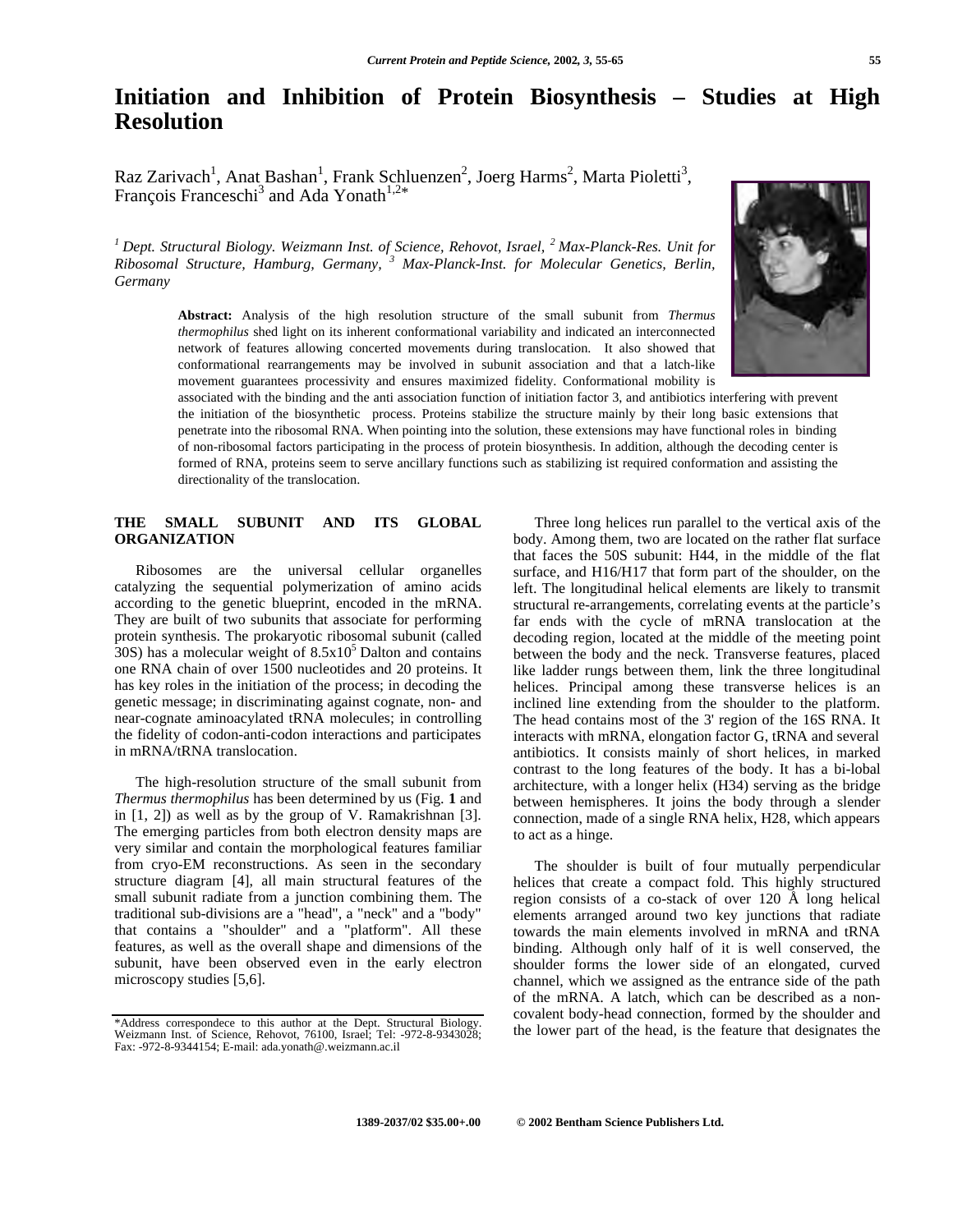

**Fig. (1).** (a) The three dimensional structure of the small ribosomal subunit from *Thermus thermophilus* (T30S), seen from the side that faces the large subunit within the ribosome- called also "front view" H=head, B=body, P=platform, S=shoulder. The RNA is shown in silver and the proteins in blue. The features participating in the decoding and the translocation are highlighted.

(b) The binding site of IF3C red and IF3N are marked on the 30S subunit shown with its RNA in brown and the proteins in yellow. (b1) a space filling representation showing the location of IF3C in the solvent side of the platform (in red) within the 30S proteins (in gray) and RNA in dark-yellow. Here the view is opposite to that shown in (a) and (b). (b2) The detailed environment of IF3.

(c) The binding site of edeine and tetracycline seen from the same direction as in (a).

(d) Detailed view of the edeine binding site of edeine (in blue). Top: before and bottom – after the binding. Note the newly formed base pair in green).

(d1) The small subunit shown at about 75 degrees rotation (around the vertical axis of the particle) compared to the view of Figure 1. The mRNA channel and the P-site tRNA (white) and E-site tRNA (cyan) are seen. Made with RIBBONS (62).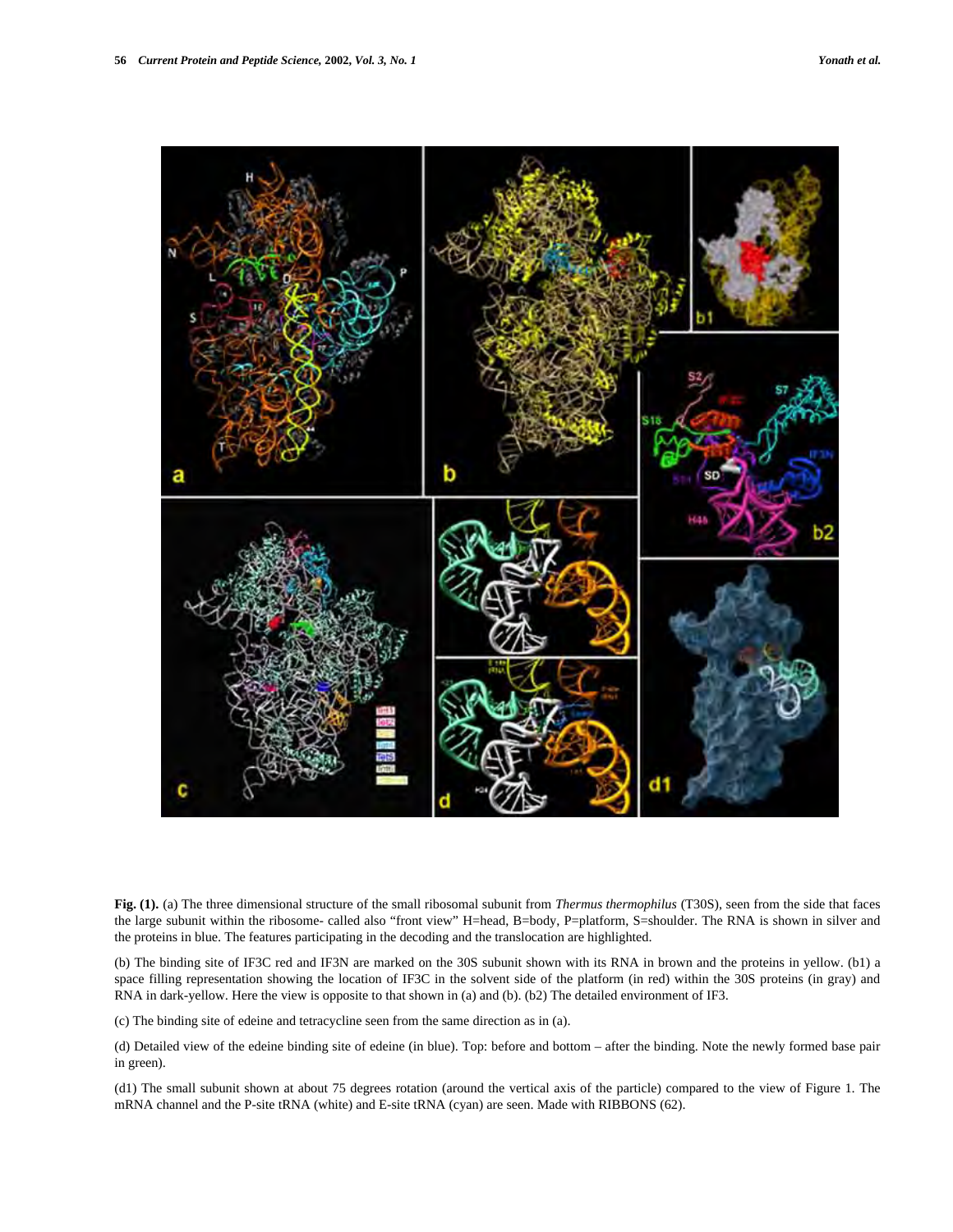entrance to the mRNA channel. This latch facilitates mRNA threading and provides the special geometry that guarantees processivity and ensures maximized fidelity. It controls the entrance to the mRNA channel by creating a pore of varying diameter and its relative location may be dictated by the head twist.

The decoding region contains features from the upper part of the body and the lower part of the head. Mapping the conserved nucleotides in the 16S RNA on our structure showed remarkable conservation around this region, in accord with the universality of the decoding process. This region contains the upper part of H44, H45, the 3' and 5' ends of the 16S RNA, the switch helix [7], H27, the central pseudoknot, the stem loop of the shoulder helix, H18, and the main transverse head element, H34 (Fig. **1**). The most prominent feature in the decoding center is the upper portion of H44, which bends towards the neck and forms most of the intersubunit contacts in the assembled ribosome [8,9]. Its upper bulge forms the A- and P- tRNA sites. The switch helix, H27, which packs groove-to-groove with the upper end of H44, can undergo changes in its base-pairing scheme that may induce global conformational rearrangements [7].

We placed mRNA and tRNA in the decoding center by reference to the structures of the complex of the entire ribosome with three tRNA molecules that were determined at 7.8 Å and 5.5 Å resolution [8,9]. An important conclusion from this placement, which could be drawn even at the early stages of structure determination, is that the anticodon loops of the A- and P-site tRNAs and the codon segments of the mRNA do not contact any ribosomal proteins. The configuration of the 16S RNA therefore determines the arrangement of the interacting elements and enforces precision in codon-anticodon interactions. As seen below, proteins assist in the initiation and the translocation process by maintaining their accuracy and maximizing their efficiency.

#### **ON THE CONFORMATIONAL MOBILITY OF THE SMALL RIBOSOMAL SUBUNIT**

The ribosome is a precisely engineered molecular machine performing an intricate multi-step process that requires smooth and rapid switches between different conformations. Unlike the rather compact 50S subunit, the small subunit is built of loosely attached domains and contains structural elements that allow local rearrangements as well as the global motions required for its function. Its conformational variability has been detected by cryo electron microscopy [10,11], by surface RNA probing [12], by monitoring ribosomal activity, and by the analysis of the high-resolution structures of the small subunit complexes [1- 3,13]. The conformational variability also explains why all the available cryo-EM reconstructions were not useful for extracting initial phase sets for the small subunit, whereas similar searches were performed successfully for the whole ribosome and for its large ribosomal subunit [14]. Our analysis of the 30S structure led us to suggest an interconnected network of features that could allow concerted movements during translocation [15]. The major

contributors to the conformational mobility of the small subunit are described below.

The principal component of the subunit interface region is the long penultimate helix (H44). This feature consists of over a 100 nucleotides, of which the only evolutionarily conserved part comprising of less than two dozen nucleotides that are involved in decoding and in P-site tRNA binding. This part is situated at the upper end of H44. Examination of the temperature factors of the entire RNA fold of the small subunit detected a high degree of freedom in the central zone of H44. This indicates that inter-subunit association requires conformational rearrangements, similar to recent finding in the large subunit  $[16]$ . Head mobility was confirmed by Molecular Replacement studies, performed with AmoRe [17] with data collected from the crystals of T30S that diffract to low resolution together with the high resolution model, divided to three entities: the entire particle, the body and the head. These studies indicated that the low resolution crystals contain at least one conformation that differs from that of the crystals diffracting to high resolution. The pivotal point for this movement may be at the connection between the head and the neck. It is rather close to the binding site of the antibiotic spectinomycin that is known to hamper the head twist by trapping a particular conformation [18].

The latch is an additional feature that has more than one conformation. It is likely that the switch between the different latch conformations guarantees processivity and ensures maximized fidelity. The upper boundary of the mRNA channel is made by the head helix H34, and its relative location is dictated by the head twist. In addition, internal head axes may be utilized for facilitating global movements associated with protein biosynthesis. The platform is a large structural element that is known to shift when subunits associate and along the translation cycle [10]. Below we discuss the critical contribution of its conformational mobility to the initiation step. On its solvent side it contains the 3' end of the 16S RNA that was shown to be highly flexible, so that under specific conditions it can fold back on itself [3]. Part of the 3' end is the region that pairs with the trigger (SD or Shine-Dalgarno) sequence in the mRNA. This interaction is critical for initiation of protein biosynthesis, a step of major importance in governing the accurate setting of the reading frame, as it facilitates the identification of the start codon of the mRNA.

# **SELECTION THE CORRECT INITIATOR TRNA, INITIATION OF PROTEIN BIOSYNTHESIS AND CONFORMATIONAL MOBILITY**

The initiation complex contains, in prokaryotes, the small subunit, mRNA, three initiation factors (IF1, IF2-GTP and IF3) and initiator tRNA. IF3 plays multiple roles in the formation of the initiation complex. It influences the binding of the other ligands and acts as a fidelity factor by destabilizing non-canonical codon-anticodon interactions. It also selects the start mRNA codon [19] and the correct initiator tRNA to be positioned at the P-site (in prokaryotes, the f-met-tRNA). It stabilizes the binding of the fMet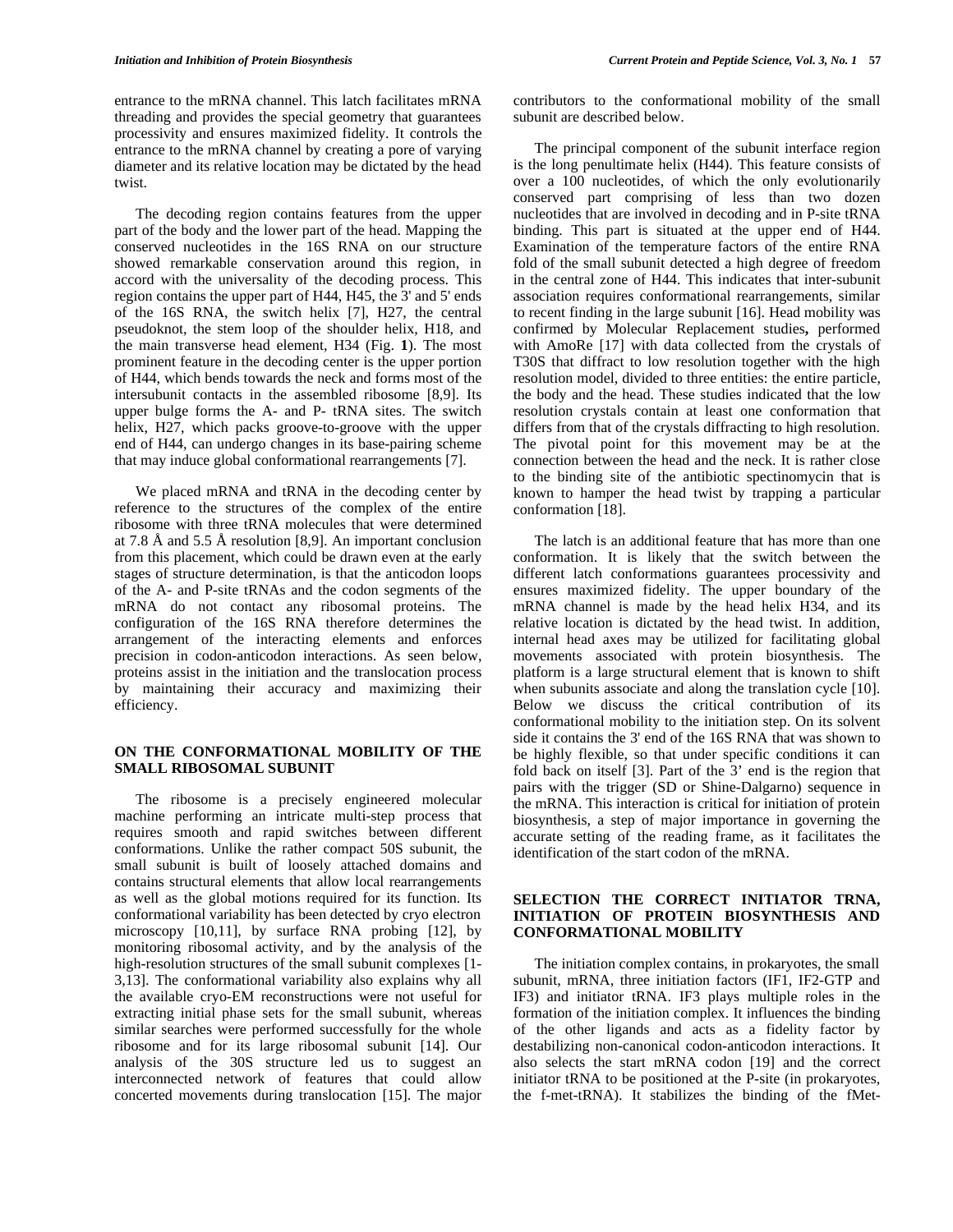tRNA/IF2 complex to 30S and discriminates against leaderless mRNA chains [20]. IF3 also acts as an antiassociation factor because it binds with a high affinity to the 30S subunit and shifts the dissociation equilibrium of the 70S ribosome towards free subunits, thus maintaining a pool of 30S [21]. It is a small basic protein of about 20kD, consisting of C- and N-terminus domains (IF3C and IF3N, respectively) connected by a rather long lysine-rich linker region. The structure of the entire protein has not been determined, but NMR [22,23] and X-ray structures of the Nand C-terminal domains have been reported [24,25]. Although the flexible inter-domain linker appears as a rigid alpha-helix in the crystals containing it and IF3N, NMR and biochemical results show clearly that even under physiological conditions, it is partially unfolded [26,27]. Furthermore, it has been suggested that the flexibility of the linker is related to the function of IF3 in the formation of the initiation complex, and thus has a functional importance.

The crystal structure of T30S in complex with IF3C, determined by us [2], shows that IF3C binds to the 30S particle at the upper end of the platform on the solvent side (Fig. **1**), near the anti-SD region. This location confirms the results of NMR and mutagenesis of the IF3 molecule [28,29] and almost all the crosslinks, footprints and protection patterns that were reported for the *Eschereichia coli* system [30-32]**.** The binding of IF3C at this site could affect the conformational mobility of the platform that is essential for the association of the two ribosomal subunits to form a productive ribosome, consistent with biochemical ribosome, consistent with observations indicating that IF3C prevents subunit association or promotes dissociation by influencing the conformational dynamics of the subunit. The spatial proximity of IF3C binding site to the anti-SD region suggests a connection between them. Both the binding of IF3C and the hybridization of the anti-SD sequence may limit the combined head-platform-shoulder conformational changes. Upon the detachment of the SD anchor, required at the beginning of the translocation process, the platform may regain its conformational mobility.

Cryo EM reconstruction of a complex of the small ribosomal subunit from *Thermus thermophilus* with IF3 from *Thermotoga* localized IF3C at the subunit interface, suggesting that the anti-association activity of IF3 is the product of physical blockage at the interface between the two subunits [33]. On the other hand, EM studies on rat liver 40S in complex with the eukaryotic initiation factor 3 (eIF3) located eIF3 on the solvent side of the upper edge of the platform [34], in a region comparable to our findings. Although some aspects of the initiation process of protein biosyntheses were found to be different in eukaryotic and prokaryotic systems [35], neither of them indicates different locations of initiation factor 3. The consistency between our results and the location of the eukaryotic initiation factor may indicate that the main concepts underlying the initiation process and governing the anti-association properties of the initiation complex have been evolutionarily conserved.

The signal for the dislocation of the SD hybridized region may be linked to verification of codon-anticodon complementarity, which has been attributed mainly to IF3N [36]. We docked IF3N manually, according to its proposed

function, the constraints posed by the position of IF3C and the existing biochemical data, as well as automatically, using MOLFIT [37]. The location found by both methods is in close proximity to the P-site. In this position IF3N interacts all helices known to be involved in the peptidyl-tRNA binding. The binding of IF3N leaves only a limited space for P-site tRNA, and requires small conformational changes for simultaneous binding of both IF3N and P-site tRNA. Hence, it seems that IF3N discriminates against non-cognate tRNA by space exclusion principles. Our results are, therefore, consistent with the proposal that the linker acts as a strap between the two domains.

#### **EDEINE - AN ANTIBIOTIC INTERFERING WITH INITIATION BY LIMITING THE PLATFORM MOBILITY**

Edeine is a universal antibiotic that has no clinical relevance since it inhibits the initiation of protein synthesis in all phylogenetic kingdoms [38,39]. It is a peptide-like compound, containing a spermidine-type moiety at its Cterminal end and a beta-tyrosine residue at its N-terminal end [40]. A subset of the 16S rRNA nucleotides protected by the P-site tRNA [31] and overlaps with those of kasugamycin and pactamycin [42,43]. The universal effect of edeine on initiation implies that structural elements important for the initiation process are universally conserved in prokaryotes and eukaryotes.

Using co-crystals of edeine and T30S, we found that edeine binds in the platform between the loop of Helix 24 and Helix 45 (Fig. **1**, and in [2]). In this position it might affect the binding of the linker and the N-terminal domain of IF3, as well as the 30S mobility, the interaction of the 3' end with IF3C and the interaction of the 30S and 50S subunits. By physically linking these four helices, critical points for tRNA, IF3, and mRNA binding, edeine could lock the small subunit into a fixed configuration and hinder the conformational changes that accompany the translation process [10,44]. The binding of edeine to the 30S subunit induces the formation of a new base pair between, connecting H24 and H23. H23 plays an important role in the binding of the C-terminal domain of IF3, and H24 are directly involved in 30S-50S subunit association). The newly induced base pair alters the mRNA path and would impose constraints on the mobility of the platform. Hence, it is conceivable that the formation of this base pair interferes substantially with the initiation. Thus, our data suggest that the initiation process is the main target of this universal antibiotic, and that edeine induces an allosteric change by the formation of a new base pair - an important new principle of antibiotic action, that fits nicely with our hypothesis for the mechanism of the initiation step.

Independent studies show that pactamycin, an antibiotic agent that shares a protection pattern with edeine, bridges H23b and H24a [45], the same helices that are linked by the new base-pair that is induced by edeine. This agent is known to interfere with the initiation process, and it is likely that besides reducing the mobility of the platform by locking these two helices, it also alters the mRNA path at the E-site. Like edeine, pactamycin interacts with the extended loop of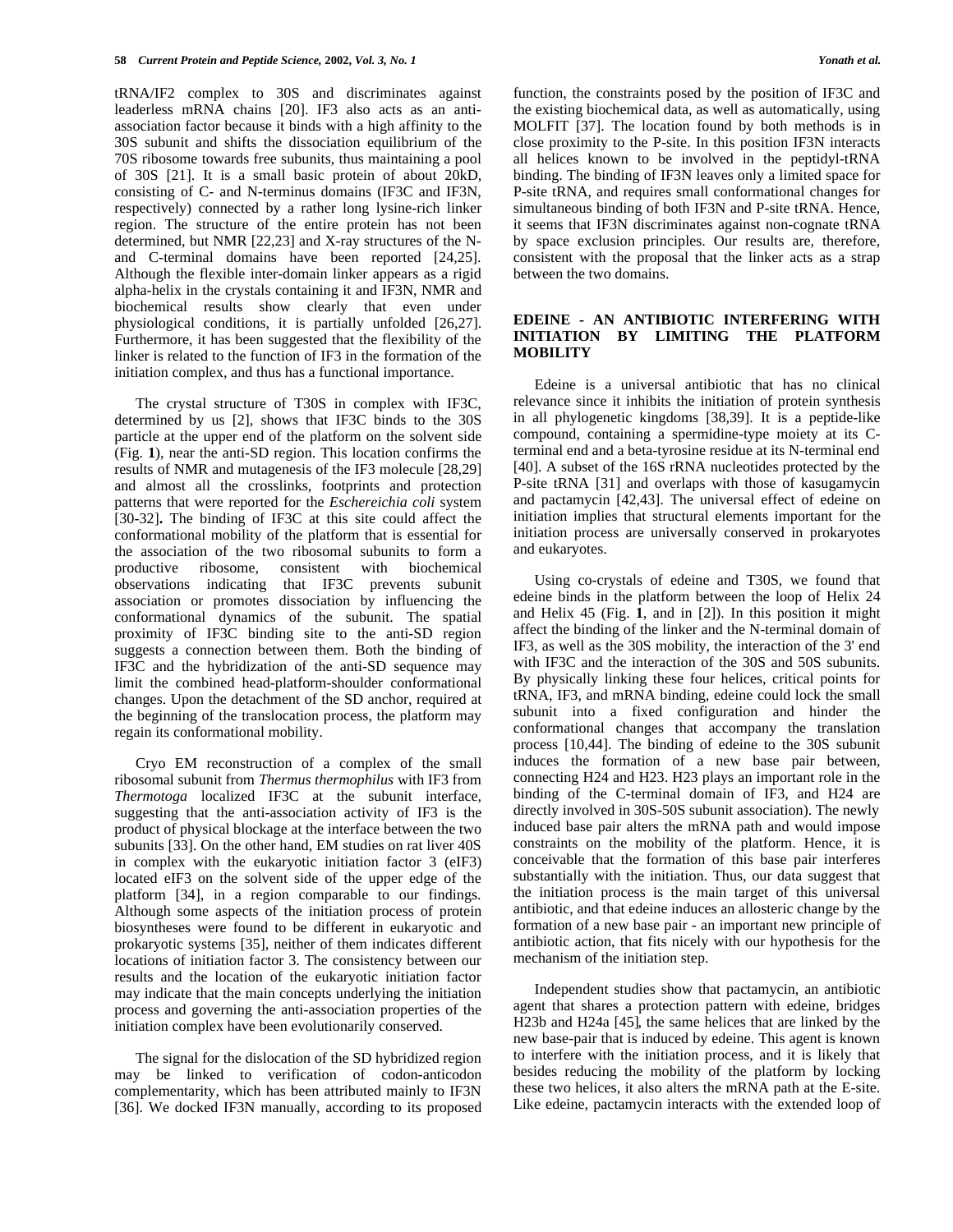S7 – the upper border of the path of the exiting mRNA/tRNA complex, and its mode of interaction suggests that it may interfere with the pairing of the SD sequence or prevent it. The universal effect of edeine on initiation implies that the main structural elements important for the initiation process are conserved in all kingdoms [35]. Analysis of our results show that the rRNA bases defining the edeine binding site are conserved in chloroplasts, mitochondria, and the three phylogenetic domains. Among those are two conserved nucleotides along the path of the messenger. Hence, an additional effect of edeine may be preventing hybridization of the incoming mRNA.

### **TETRACYCLINE – A MULTI-SITE ANTIBIOTIC THAT BLOCKS A-SITE BINDING**

Tetracyclines inhibit protein synthesis by interfering with the binding of aminoacylated tRNA (aa-tRNA) to the A-site of the 30S subunit [46]. They are products of the aromatic polyketide biosynthetic pathways and belong to a family of bacteriostatic antibiotics that act against a wide variety of bacteria. We identified six tetracycline-binding sites (numbered Tet-1, tet-2, etc., reciprocally to their relative oc cupancies) on the 30S subunit (Fig. **1**) with no common structural trait, all located in the head and the upper half of the body. The observation of multiple tetracycline binding sites was not unexpected, since several binding sites for tetracycline had already been suggested by biochemical experiments [2]. The six positions revealed by us can well explain the sometimes contradictory reported biochemical and functional data for tetracycline binding to the 30S subunits.

The Tet-1 binding site is within in a clamp-like pocket formed by the head helices H34 and H31, at the A-site tRNA binding site, consistent with toeprinting experiments in the presence of tetracycline [47]. Upon binding, the gap between these two bases becomes slightly wider. Aside from this local conformational change we did not observe any significant changes of the 30S subunit. Tet-1 interacts with the sugarphosphate backbone of H34 through a magnesium ion, in a fashion similar to the interaction between the Mgtetracycline complex and the tetracycline repressor  $tet(\overline{R})$ [48]. Tet-2 is located in a hydrophobic pocket of S4 and is the only tetracycline binding site not involved in interactions with the 16S rRNA. Tet-3 is buried inside H40, between its stem loop and its tetraloop. Tet-4 is located in a cavity at the bottom of the head. Tet-5 lies in a rather tight pocket confined by H11, H20, H27 and protein S17, with its hydrophilic side interacting with the phosphate-sugar backbone of the switch region of H27, with the bulged H11. Tet-6 is located in the vicinity of the E-site, interacting with the N-terminal end of S7A, via a  $Mg^{2+}$  ion in a similar fashion to that observed for the Tet-1 site.

The inhibitory action of tetracycline is mainly assigned to Tet-1, the site that interferes with the location where the Asite tRNA [8,9] was docked onto the 30S structure [1]. Thus, tetracycline can physically prevent the binding of the tRNA to the A-site. This mode of interaction is consistent with the classical model of tetracycline as an inhibitor of A-site occupation, and hence offers a clear explanation for the bacteriostatic effect of tetracycline. There are two ribosomerelated mechanisms of tetracycline resistance in bacteria. Both relate to the Tet-1 site. In one, the resistance is mediated by ribosomal protection proteins [49] and in the other by the mutation on 16S rRNA [50]. Ribosomal protection proteins, such as TetM, TetO, and TetS, confer resistance only at low concentrations of tetracycline, and show some sequence and structural homology with the elongation factors G and EF-Tu [51]. It has been proposed that TetM binds to the A-site and upon GTP hydrolysis actively releases the tetracycline bound to it. The mutation could hamper the local base pairing system and lead to a conformational change that results in closing the Tet-1 binding pocket. These two tetracycline resistance mechanisms reflect the importance of the Tet-1 binding site in the antibiotic action of tetracycline and indicate that the physical blockage of the A-site tRNA binding by tetracycline bound at Tet-1, can account for the inhibitory action of tetracycline.

The presence of five additional binding sites, the biochemical evidence for different locations of tetracycline, accounting for Tet-1, Tet-4, Tet-5 and Tet-6 [2], and the low level of resistance conferred by the ribosomal protection proteins, demand more complex explanations about the possible functional relevance of the five additional sites. Although it is not certain that any of the five minor sites is involved in tetracycline action, we hypothesize that, with the exception of the tetracycline at the Tet-3 site, these sites could act synergistically to contribute to the bacteriostatic effect of tetracycline. The four proteins that come in contact with tetracycline, S4 (Tet-2),  $S\bar{7}$  (Tet-6), S9 (Tet-4 and Tet-6), and S17 (Tet-5) are primary rRNA binding proteins [52]. S4 and S7 are the two proteins that initiate the assembly of the 30S subunit [53]. Therefore, tetracycline binding at the Tet-2, Tet-4, Tet-5, and Tet-6 sites, may not influence the decoding process, but could disturb the early assembly steps of new 30S particles, contributing to the overall inhibitory effect of tetracycline. Tet-5 site, that was also revealed as a minor site by [42] is located between H11 and H27, the switch helix [7]. Tetracycline bound to Tet-5 position could limit the mobility needed by H27 to switch between conformations, and in this way hamper the processivity of the translation.

#### **ON THE FUNCTIONAL AND STRUCTURAL RELE-VANCE OF RIBOSOMAL PROTEINS**

The striking architecture of the small subunit allows for substantial domain mobility. Yet, the individual structural elements are rather stable. The features that contribute to the local stability include specific RNA folds, by a high G-C content at the rims of strategically located junctions and by the ribosomal proteins. Almost all ribosomal proteins are peripheral, located on the particle's surface, at its solvent side, indicating that they may have evolved at later stages to fine tune the complex tasks and intricate recognitions required for the decoding process. The involvement of proteins in the stabilization of the structure is mainly through their long extensions that penetrate into rRNA regions and serve as molecular linkers, struts and supports. Protein extensions were seen in several protein/nucleic acid complexes, such as viruses [54], nucleosome [55].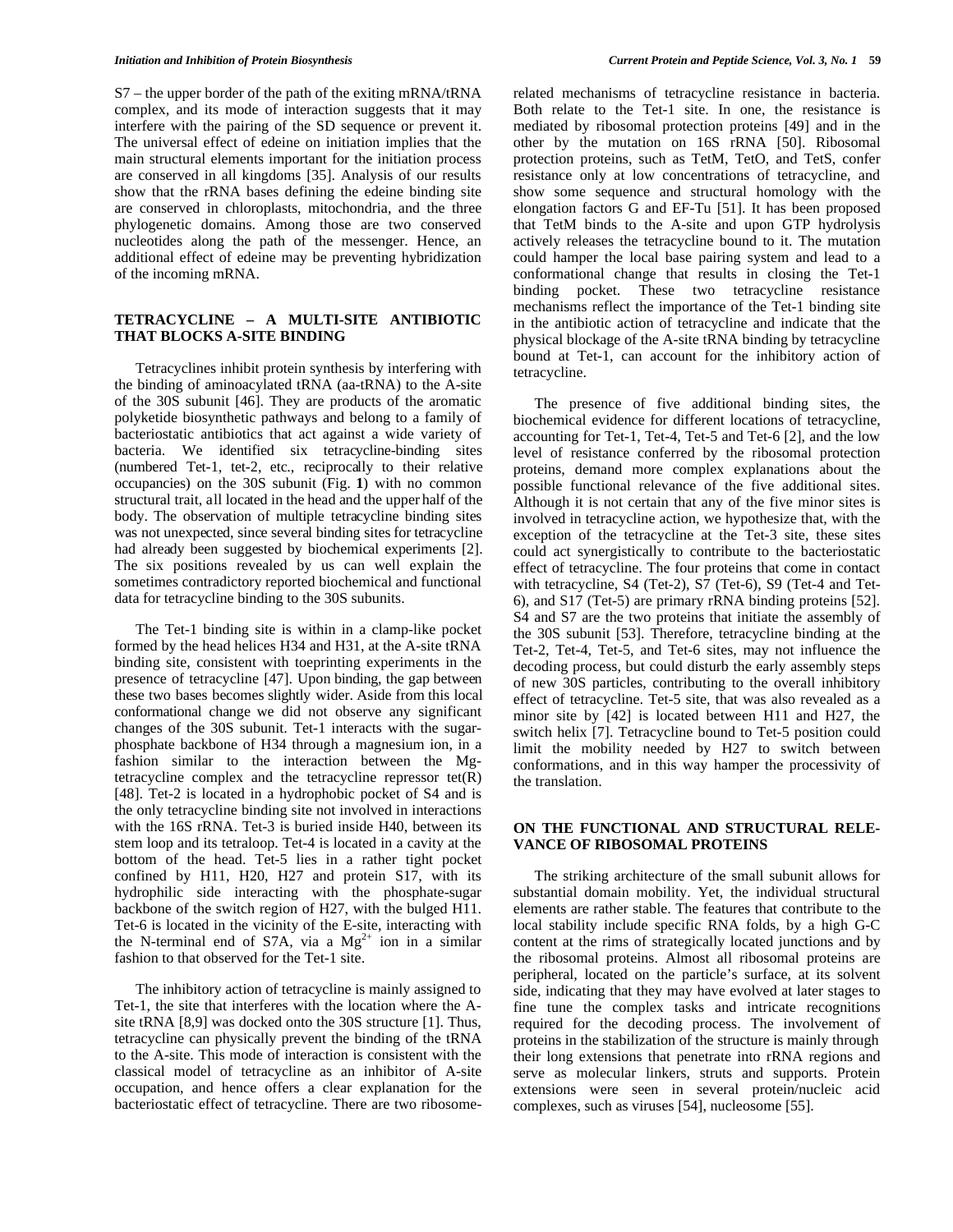# **Table 1. The Frequency of Selected Amino Acids Within the 30S Proteins**

| <b>TRP</b> | HIS | <b>ASN</b>             | <b>GLN</b> | <b>ARG</b>              | <b>LYS</b> |           |
|------------|-----|------------------------|------------|-------------------------|------------|-----------|
| 15         | 40  | 61                     | 86         | 279                     | 195        | No.       |
| 0.7        | 1.8 | $\sim$ $\sim$<br>، ، ، | 3.8        | 10 <sub>2</sub><br>12.5 | 8.5        | frequency |

Frequency within all 30S proteins (Total 2289)

Frequency within the extensions (Total 323)

| <b>TRP</b> | <b>HIS</b> | <b>ASN</b> | <b>GLN</b> | <b>ARG</b> | <b>LYS</b> |           |
|------------|------------|------------|------------|------------|------------|-----------|
|            |            |            | 16         | 55         | 40         | No.       |
| 0.1        | 2.5        | 2.8        | 4.9        | 17.0       | 12.4       | frequency |

Frequency within the parts of the extensions that bind rRNA

| <b>TRP</b> | <b>HIS</b> | <b>ASN</b> | <b>GLN</b> | <b>ARG</b> | <b>LYS</b>                       |           |
|------------|------------|------------|------------|------------|----------------------------------|-----------|
|            |            |            |            | 19         | 1 <sub>2</sub><br>$\overline{1}$ | No.       |
| 1.9        | 5.7        | 3.8        | 3.8        | 35.8       | 22.6                             | frequency |

Frequency within globular domains (Total 1966)

| <b>TRP</b> | <b>HIS</b> | <b>ASN</b>    | <b>GLN</b> | <b>ARG</b> | <b>LYS</b> |           |
|------------|------------|---------------|------------|------------|------------|-----------|
| 14         | 32         | 50<br>ے د     | 70         | 225        | 156        | No.       |
| 0.7        | 1.0        | $\sim$<br>2.6 | 3.6        | 11.4       | 7.9        | frequency |

Frequency within typical non-ribosomal proteins

| <b>TRP</b> | <b>HIS</b>                                | <b>ASN</b> | <b>GLN</b> | <b>ARG</b>                  | <b>LYS</b> |           |
|------------|-------------------------------------------|------------|------------|-----------------------------|------------|-----------|
| <b>1.J</b> | $\sim$ $\sim$<br>$\overline{\phantom{a}}$ | 4.4        |            | $\sim$ $\sim$<br>$\cup$ . 1 | .          | frequency |

Summary

|                         | <b>HIS</b> | <b>ASN</b> | <b>GLN</b> | <b>ARG</b> | <b>LYS</b> |
|-------------------------|------------|------------|------------|------------|------------|
| ribosomal/non-ribosomal | 0.79       | 0.61       | 0.94       | 2.14       | 1.49       |
| glob/all                | 0.93       | 0.99       | 0.95       | 0.94       | 0.93       |
| Exten/all               | 1.42       | 1.05       | 1.32       | 1.40       | 1.45       |
| Exten/glob              | 1.52       | 1.05       | 1.39       | 1.49       | 1.56       |
|                         |            |            |            |            |            |

| $\%$<br>. bound to<br>in exten. | $\sim$<br>ن. ا ب | $\sim$<br>----<br>$- - -$ | $\overline{1}$ | $\Delta$<br>JT.J | $\overline{2}$<br>- JU |
|---------------------------------|------------------|---------------------------|----------------|------------------|------------------------|
| RN.<br><b>NNA</b>               |                  |                           |                |                  |                        |

(\*) Ribos=ribosomal, glob=globular, exten=extensions

We defined a protein extension as a part of a protein that does not make contacts with the globular parts of it. Extended loops may have interactions within their own members. Most of the ribosomal proteins are basic. Table **1** shows some comparisons between all the 30S proteins and typical non-ribosomal proteins. The total amino acid content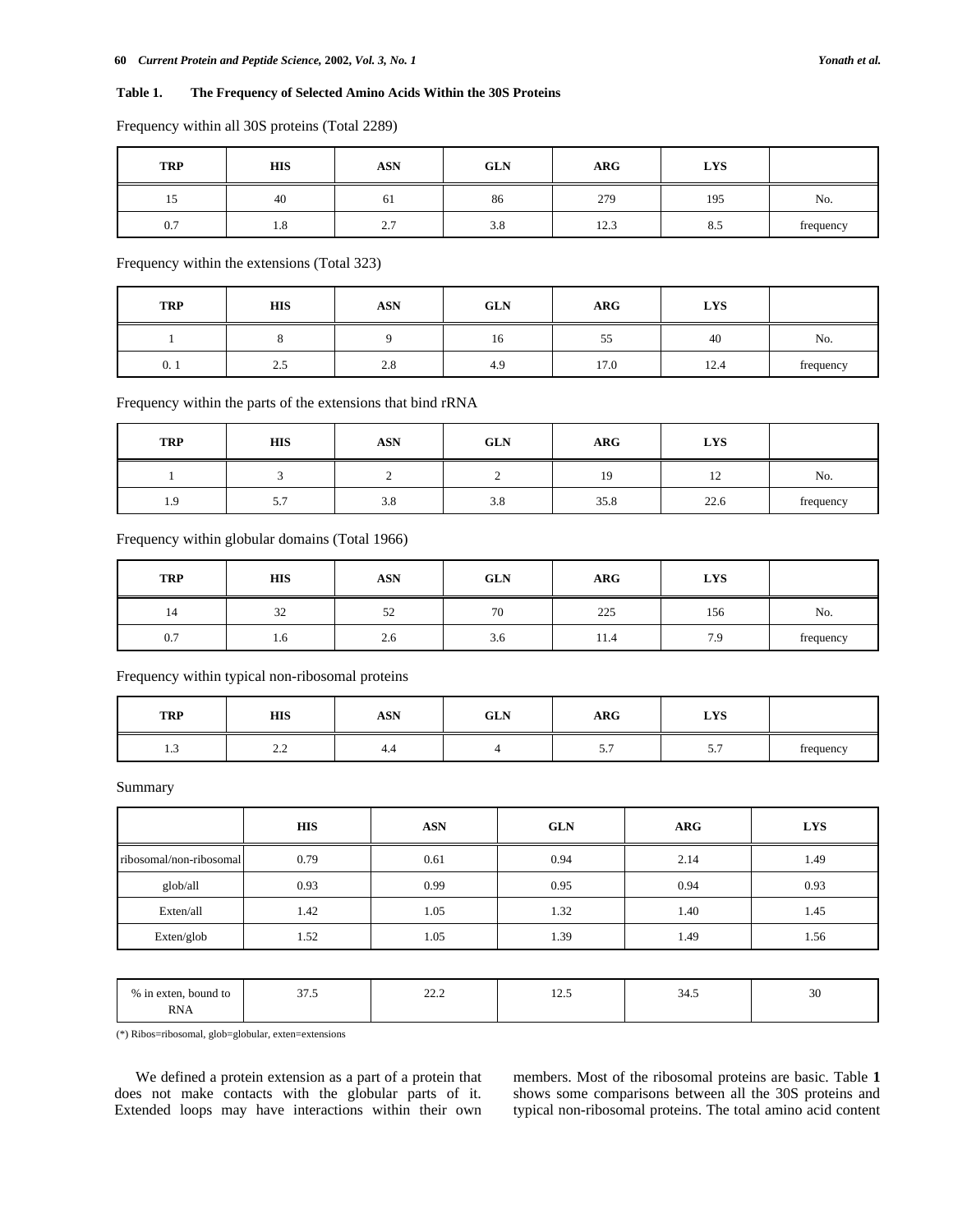of the small subunit ribosomal proteins has 1.5- and 2.13 fold excess of lysines and arginines, respectively. Higher ratios were obtained for the protein extensions. As expected, a large number of the basic amino acids of the extensions are bound to the ribosomal RNA (Table **1**). The tails of a few proteins are pointing into the solution [2]. Some of these may make crucial contributions to the efficient binding of nonribosomal factors participating in the process of protein biosynthesis.

Protein S17 may shed light, at the molecular level, on one aspect of the intriguing question of how thermophilic organisms manage to live at high temperature. This protein possesses a long C-terminal tail, consisting of over 22 amino acids only in thermophilic bacteria (*T. thermophilus T. aquaticus* and *Thermotoga maritima)*. Such a long tail has not been detected in any mesophile. This protein is located near the lower side of the platform. Its long alpha helical tail is wrapped along the surface of the body, within a narrow groove that separates the platform and the body, curling around and following the contour of the platform, one of the ribosomal components that moves during translocation. The long tail of protein S17 is situated in a position that can act as a physical stop to block uncontrolled sliding that may occur at elevated temperature. This hypothesis is supported by the temperature sensitivity of a mutant of *T. thermophilus* lacking protein S17 [56].

Although the major functional features of the small subunit consist mainly of RNA elements, some proteins have functional relevance. Proteins S5, S3 and S8 are part of the walls of the mRNA channel. These, together with S4 and S12 may contribute to the fidelity and the directionality of the translocation.

Protein S12 is located at the RNA-rich surface that interacts with the large subunit. Protein S7, located at the rims of the subunit interface region, is part of the mRNA/tRNA exit path. The extensions of protein S13 may have both functional and structural roles, as they create an intersubunit bridge. Flexible tails that are not involved in the stabilization of the structure, but point towards the solution or lie loosely on the ribosomal surface, may be involved in binding factors and substrates [16]. An example is protein S18 of which the N- and C-terminal extensions are rather flexible and appear to act as tentacles, which enhance the binding and the placement of IF3C.

Several globular proteins or their parts may assist in the folding of the rRNA and shaping the structure, as it is likely that the proteins and the RNA co-assemble, or even dictate the ribosome fold. Over three decades ago Nomura and coworkers showed that the 30S ribosomal subunit from *E coli* can be reconstituted *in vitro* from individually purified ribosomal proteins and 16S ribosomal RNA, and that for efficient assembly, sequential addition of the ribosomal proteins, is preferred. Consequently the cooperative nature of the assembly process was determined, and an "assembly map" was constructed [52,57]. Recent studies indicate that defined ribosomal constructs, such as the central domain or the 5' domains, are capable of independent assembly [58,59] and analysis of the high resolution structure of the small subunit showed that proteins are often bound at the junctions

in a fashion that may dictate or assist achieving the locale conformation.

#### **A STRUCTURAL APPROACH FOR THE IN-VITRO ASSEMBLY**

A structural approach for the in-vitro assembly that presents a plausible scheme for the events that may take place during the assembly of the head is described in Fig. [**2**]. Our scheme deviates slightly from the traditional map, in which the assembly of S20, a protein that was found at the bottom end of the particle, was required for the incorporation of S13, which is located at the head. It also incorporates protein Thx [60], a small polypeptide that, so far was detected only in T30S.

This scheme is based on the assumption that the assembly progresses in discrete steps; that the 16S RNA is not expected to fold by itself; that the ribosomal proteins play an important role in controlling the proper folding of the rRNA; that structured and unfolded regions of RNA and proteins exist simultaneously during the assembly process; that individual proteins interact sequentially with different regions of the RNA; that the proteins fold while being assembled, so that their long extensions acquire their conformation while interacting with the RNA; and that it is likely that the globular domains of the proteins are formed before the long extensions fold together with the neighboring partially folded RNA regions, and that the extensions can attach to both partially and fully formed domains.

The head emerges and terminates at the helix 28 (called the "neck"), which is the only covalent connection between the two main domains of the small ribosomal subunit and is highly conserved. In principle, the RNA segment that comprises the fold of the head, a chain of more than 340 nucleotides, could fold in all directions. However, in reality, most of the head is situated above the shoulder, to enable the creation of the tRNA sites and the upper part of the mRNA path. Only a small part of the head is built above the platform, composed mainly of the ribosomal protein S7 and part of its "minor domain" are involved in E-site. Protein S7, which is an assembly initiator protein [53], serves as a physical barrier (Fig. **2b**), enforcing constraints to limit structural build-up toward the platform's direction (to the right, looking from the subunit-interface side as in Fig. **1**). This significant influence of S7 on the architecture of the head may result from the tight interaction between its Nterminal extension with the major groove of the upper part of helix 28. Interestingly, protein S7 was suggested to be a "structure organizer" based on its fold in isolation, which was found to be similar to a protein acting as a DNA architectural factor [61]**.** The neck (H28) ends at the junction with H29 and H43, and H29 runs into a junction with H30, H41, and H42. Protein S7 interacts with both junctions, and it is conceivable that it influences their fold. Once a favorable local structure arrangement has been created, protein S9 and S19 may be attached in parallel. Protein S19 (Fig. **2c**) can provide a "molecular clamp" between the features that are later positioned in the two hemispheres of the head. It attaches the loops of helices 42 and 30 to helix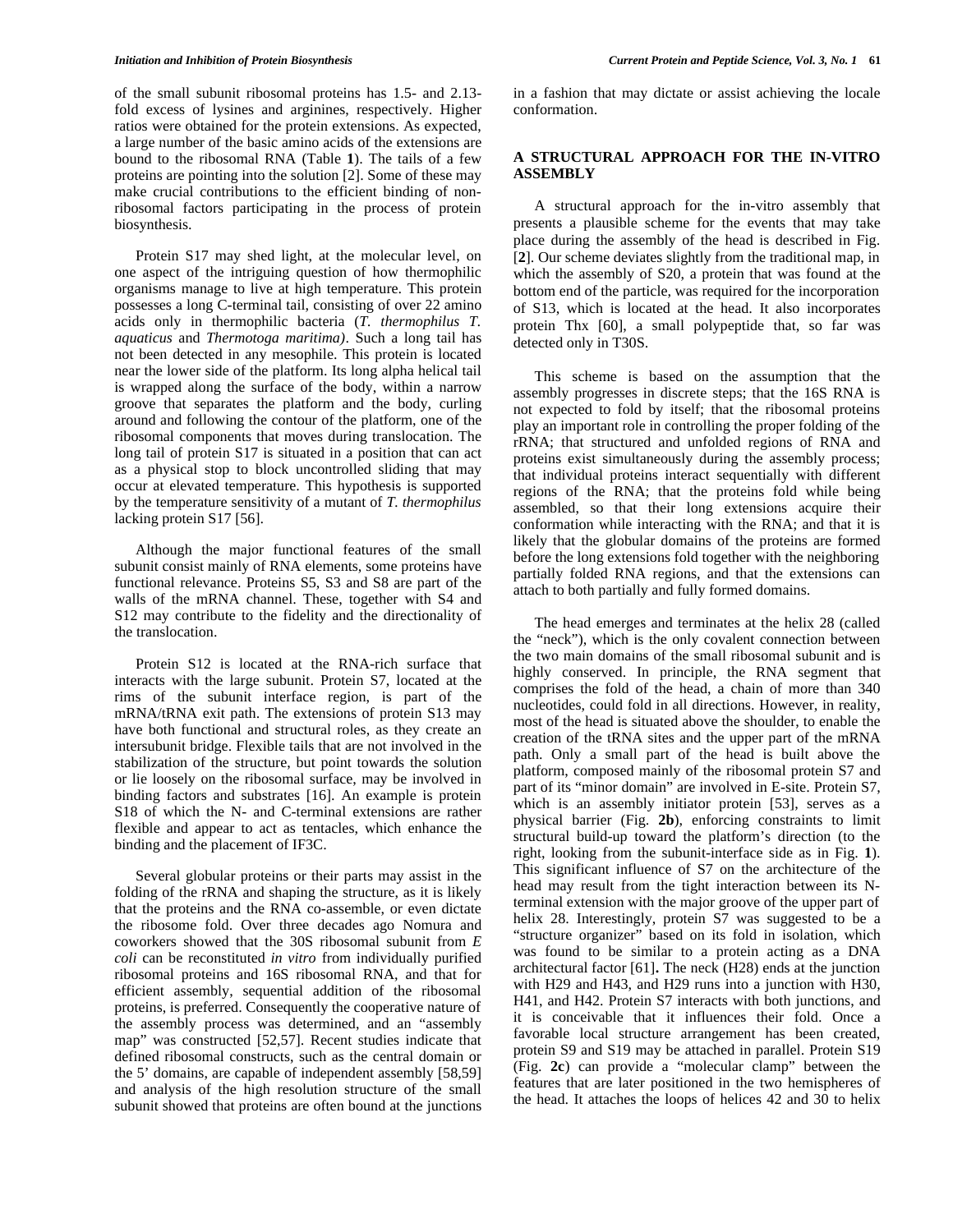

**Fig. (2).** Selected steps in the assembly of the head.

The entire head is shown in (a). Insert: the proposed diagram of the head assembly process. (b-d) The proposed progression of the assembly process. The components participating in the various steps are marked. Made with DINO [63].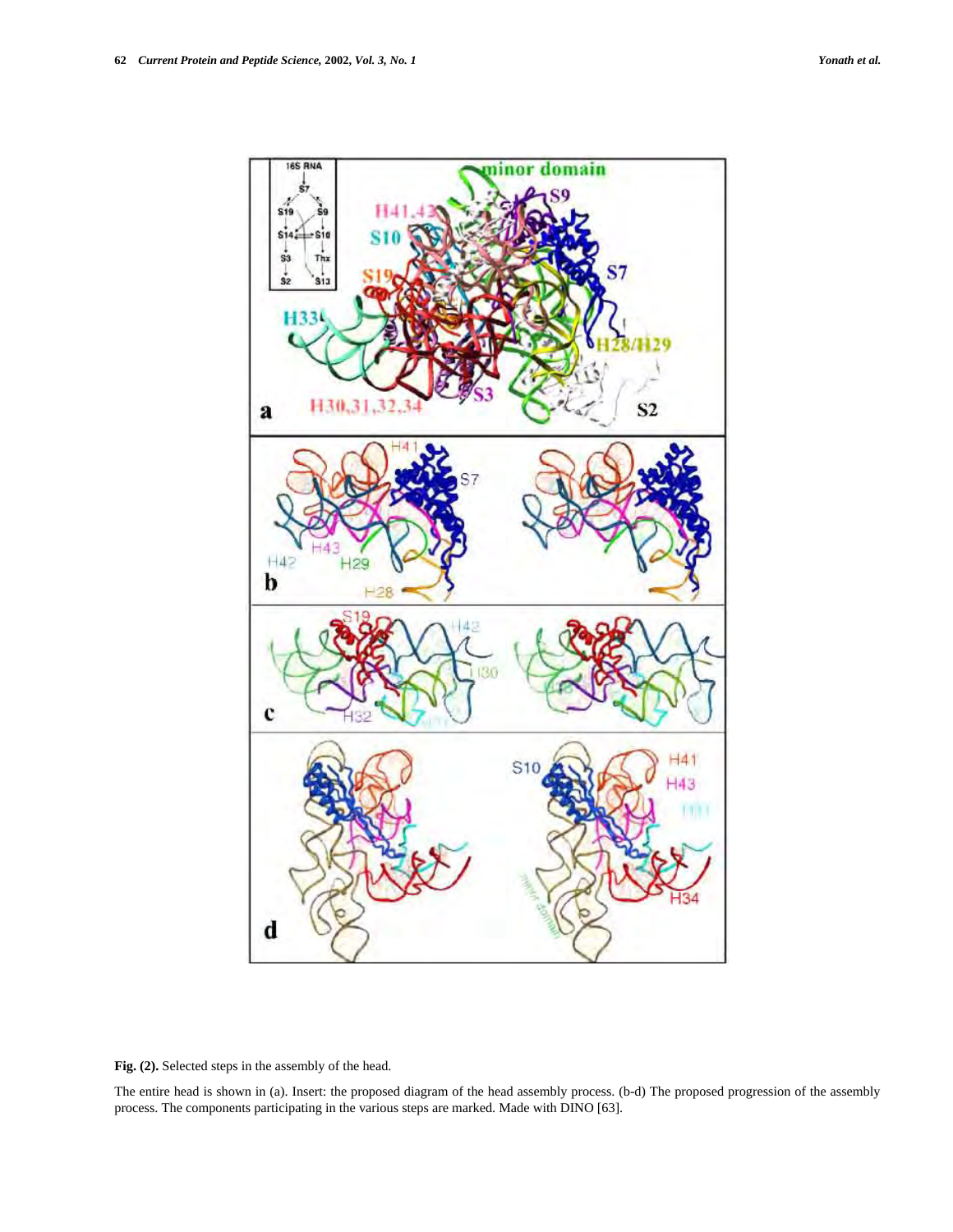33, one of the main components of the "nose", which in the mature 30S particle is positioned above the shoulder and its lower end comprises the upper side of the mRNA channel. S19 also interacts with H32 and H30 via their minor grooves, keeping them sandwiched to the upper layer, created by H42 and H33.

In the mature 30S particle, the globular part of protein S9 resides at the top of the head, and its long extension interacts with H30 and H34 and reaches the P-site tRNA position, at the lower part of the head. It also provides a contact from the main head components to the minor head domain. The latter, composed of helices H35-H40, is a rather isolated rod like feature, situated on the right side of the head (looking from the interface direction). Protein S10 can now join and complete the attachment of the minor and main head domains utilizing its extension to clips H31 and H34 together, thereby creating the lower head boundary (Fig. **2d**). In this way it enhances the contacts between the two parts of the head and leads to a definition of a structural pocket that is later utilized for binding of additional proteins. S10 also stabilizes the bend of H41, which interacts with protein Thx, which we suggest to assemble right after S10.

At this stage of the assembly process, most of the structural elements of the head have been formed and are ripe for final three-dimensional organization. Protein S13 binds H41 and H42, once the main structural elements have been assembled. It stabilizes the junction of helices H41-H42 at the solvent side, and its long tail may wrap around the features that are located mostly in the inter-subunit interface side. In the final stage S14 fills the head pocket, keeping together four helical features: the loop of H43, H34 and the connection between H31 and H32. Protein S3 is added, so that it covers S14 and S10, and while binding to H34, stabilizes the bottom connection of the minor domain to the main head. At this point the head is nearly fully assembled and protein S2 can bind to the lower part of the minor head domain.

#### **CONCLUSIONS**

The picture of the ribosomal small subunit that emerges from our analysis is of a precisely engineered machine, with shifts coupled over long as well as short distances to create a defined sequence of events at the decoding center. Thus, mutational changes at the foot of the subunit can affect the accuracy of translation via the long helices link the foot with the center of the subunit. The motions of the head may open and close the mRNA latch, these, together with the platform movements are likely to be correlated by the state of the switch helix, H27.

The decoding center itself is formed of RNA, and proteins seem to serve ancillary functions such as stabilizing required conformation and assisting the directionality of the translocation. The analysis of the structure of the complex of T30S with IF3C sheds light on the nature of the binding and action of this factor and indicates that the exterior proteintails have important functional tasks that benefit from their significant flexibility. These tasks are quite different from those assigned to the protein extensions in the interior of the particle, which are assumed to be involved mainly in the stabilization of the ribosome structure.

#### **ACKNOWLEDGEMENTS**

We thank J.M. Lehn for indispensable advice, M. Pope for the heavy atom compounds, M. Wilchek, A. Tocilj and W. Traub for critical discussions, M. Eisensteinand E. Ben-Zeev for assisting with modelling and R. Albrecht, W.S. Bennett, H. Burmeister, C. Brune, C. Glotz, G. Goeltz, M. Kessler, M. Laschever, S. Meier, J. Muessig, M. Peretz, C. Radzwill, B. Schmidt, A. Sitka and A. Vieweger for contributing to different stages of these studies. These studies could not be performed without the cooperation of the staff of the synchrotron radiation facilities at EMBL & MPG beam lines at DESY; ID14/2 & ID14/4 at EMBL and ESRF and ID19/APS/ANL. The Max-Planck Society, the US National Institute of Health (GM34360), the German Ministry for Science and Technology (Bundesministerium für Bildung, Wissenschaft, Forschung und Technologie Grant 05-641EA) and the Kimmelman Center for Macromolecular Assembly at the Weizmann Institute, provided support. AY holds the Martin S. Kimmel Professorial Chair.

# **REFERENCES**

- [1] Schluenzen, F., Tocilj, A., Zarivach, R., Harms, J., Gluehmann, M., Janell, D., Bashan, A., Bartels, H., Agmon, I., Franceschi, F. and Yonath, A. (**2000**) *Cell, 102,* 615-623.
- [2] Pioletti, M., Schlünzen, F., Harms, J., Zarivach, R., Glühmann, M., Avila, H., Bashan, A., Bartels, H., Auerbach, T., Jacobi, C., Hartsch, T., Yonath, A. and Franceschi, F. (**2001**) *EMBO J., 20,* 1829-39.
- [3] Wimberly, B., Brodersen, D., Clemons, W., Morgan-Warren, R., Carter, A., Vonrhein, C., Hartsch, T. and Ramakrishnan, V. (**2000**) *Nature, 407,* 327-339.
- [4] Gutell, R.R., Subashchandran, S., Schnare, M., Du, Y., Lin, N., Madabusi, L., Muller, K., Pande, N., Yu, N., Shang, Z., Date, S., Konings, D., Schweiker, V., Weiser, B. and Cannone, J.J. (**1999**) http://www.rna.icmb.utexas.edu/.
- [5] Stoeffler, G. & Stoeffler-Meilicke, M. (**1984**) *Annu. Rev. Biophys. Bioeng., 13,* 303-330.
- [6] Lake, J.A. (**1985**) *Annu. Rev. Biochem., 54,* 507–30.
- [7] Lodmell, J.S. and Dahlberg, A.E. (**1997**) *Science, 277,* 1262-1267.
- [8] Cate, J.H., Yusupov, M.M., Yusupova, G.Z., Earnest, T.N. and Noller, H.F. (**1999**) *Science, 285,* 2095-2104.
- [9] Yusupov, M.M., Yusupova, G.Z., Baucom, A., Lieberman, K., Earnest, T.N., *et al*. (**2001**) *Science, 292,* 883-96.
- [10] Gabashvili, I.S., Agrawal, R.K., Grassucci, R., Squires, C.L., Dahlberg, A.E. and Frank, J. (**1999**) *EMBO Journal, 18,* 6501-6507.
- [11] Stark, H., Orlova, E.V., RinkeAppel, J., Junke, N., Mueller, F., Rodnina, M., Wintermeyer, W., Brimacombe, R. and vanHeel, M. (**1997**) *Cell, 88,* 19-28.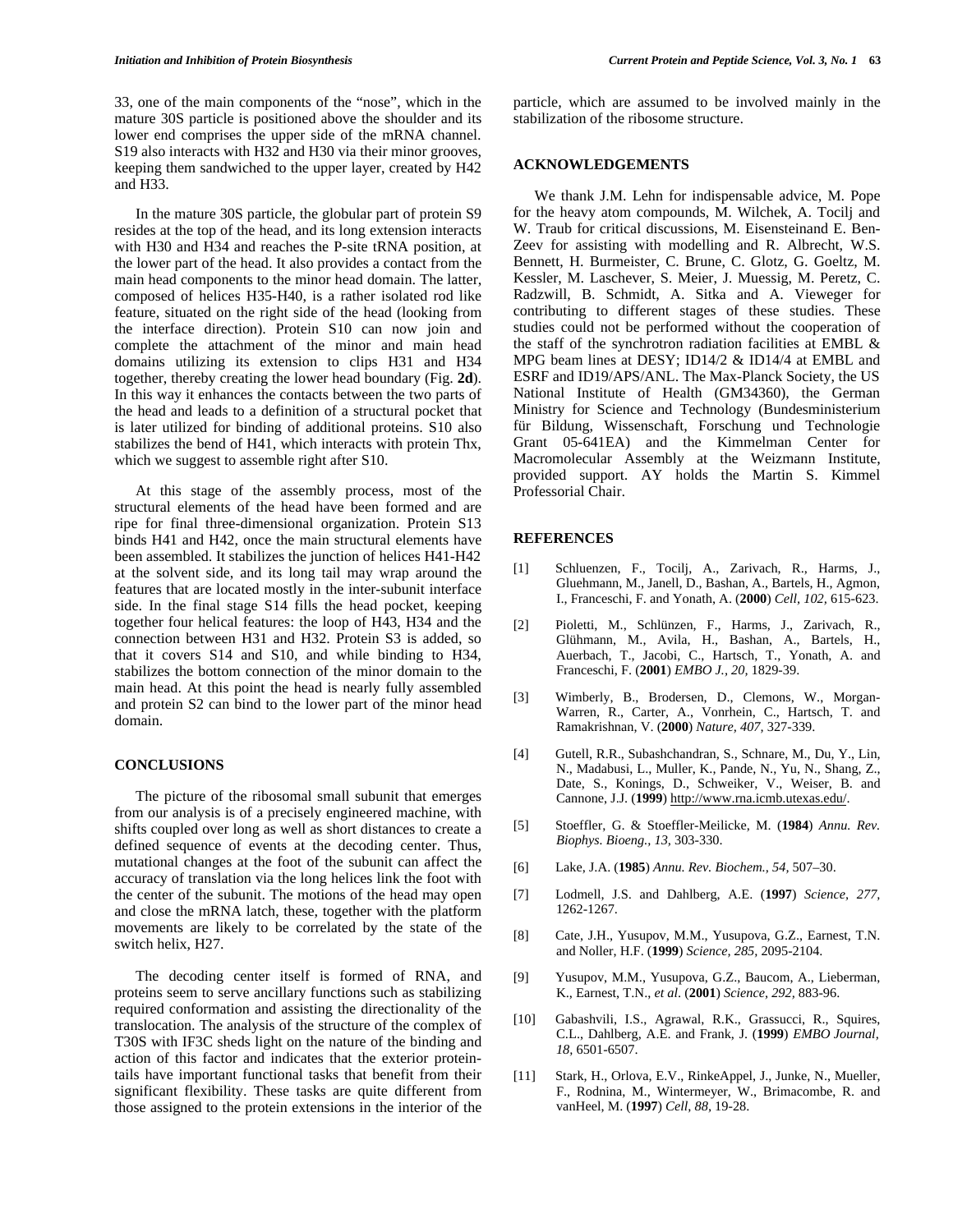- [12] Alexander, R.W., Muralikrishna, P. and Cooperman, B.S. (**1994**) *Biochemistry, 33,* 12109-12118.
- [13] Ogle, J.M., Brodersen, D.E., Clemons, W.M., Jr. Tarry, M.J., Carter, A.P. and Ramakrishnan, V. (**2001**) *Science, 292,* 897-902.
- [14] Harms, J., Tocilj, A., Levin, I., Agmon, I., Stark, H., Kölln, I., van Heel, M., Cuff, M., Schlünzen, F., Bashan, A., Franceschi, F. and Yonath, A. (**1999**) *Structure Fold. Des., 7,* 931-941.
- [15] Ramakrishnan, V. and Moore, P.B. (**2001**) *Current Opinion in Structural Biology, 11,* 144–154.
- [16] Harms, J., Schluenzen, F., Zarivach, R., Bashan, A., Gat, S., Bartels, H., Agmon, I. Franceschi, F. and Yonath, A. (**2001**) *Cell,* in the press.
- [17] Navaza, J. (**1994**) *Acta Crystallogr. Sect. A, 50,* 157-163.
- [18] Carter, A., Clemons, W., Brodersen, D., Morgan-Warren, R., Wimberly, B. and Ramakrishnan, V. (**2000**) *Nature, 407,* 340-348.
- [19] Sussman, J.K., Simons, E.L., Simons, R.W. (**1996**) *Molecular Microbiology, 21,* 347-60.
- [20] Tedin, K., Moll, I., Grill, S., Resch, A., Graschopf, A., *et al*. (**1999**) *Molecular Microbiology, 31,* 67-77.
- [21] Grunberg-Manago, M., Dessen, P., Pantaloni, D., Godefroy-Colburn, A.D, Wolfe, T., *et al*. (**1975**) *J. Mol. Biol., 94,* 461-78.
- [22] Garcia, C., Fortier, P., Blanquet, S., Lallemand, J.Y., Dardel, F. (**1995**) *Europ. J. of Bioch., 228,* 395-402.
- [23] Garcia, C., Fortier, P., Blanquet, S., Lallemand, J-Y and Dardel F. (**1995**) *J. Mol. Biol., 254,* 247-59.
- [24] Kycia, J.H., Biou, V., Shu, F., Gerchman, S.E., Graziano, V., *et al*. (**1995**) *Biochemistry, 34*, 6183-6187.
- [25] Biou, V., Shu, F., Ramakrishnan, V. (**1995**) *EMBO J.,* **14**, 4056-64.
- [26] de Cock, E., Springer, M. and Dardel, F. (**1999**) *Molecular Microbiology, 32,* 193-202.
- [27] Moreau, M., De, C.E., Fortier, P.L., Garcia, C., Albaret, C., *et al*. (**1997**) *J. Mol. Biol., 266,* 15-22.
- [28] Sette, M., Spurio, R., Van Tilborg, P., Gualerzi, C.O., Boelens, R. (**1999**) *RNA, 5,* 82-92.
- [29] Firpo, M.A., Connelly, M.B, Goss, D.J, Dahlberg, A.E. (**1996**) *J. Biol. Chem., 271,* 4693-8.
- [30] Mackeen, L.A., Kahan, L., Wahba, A.J., Schwartz, I. (**1980**) *J. of Biol. Chem., 255,* 526-31.
- [31] Moazed, D., Samaha, R.R., Gualerzi, C., Noller, H.F. (**1995**) *J. Mol. Biol., 248,* 207-10.
- [32] Sacerdot, C., de Cock, E., Engst, K., Graffe, M., Dardel, F., Springer, M. (**1999**) *J. Mol. Biol., 288,* 803-10.
- [33] McCutcheon, J.P., Agrawal, R.K., Philips, S.M., Grassucci, R.A., Gerchman, S.E. *et al*. (**1999**) *Proc. Nat. Acad. Sci. USA, 96,* 4301-06.
- [34] Srivastava, S., Verschoor, A. and Frank, J. (**1992**) *J. Mol. Biol., 226,* 301-304.
- [35] Hershey, J.W., Asano, K., Naranda, T., Vornlocher, H.P., Hanachi, P., Merrick, W.C. (**1996**) *Biochimie, 78,* 903-7.
- [36] Bruhns, J. and Gualerzi, C.O. (**1980**) *Biochemistry, 19,* 1670-6.
- [37] Eisenstein, M., Shariv, I., Koren, G., Friesem, A.A. and Katchalski-Katzir, E. (**1997**) *J. Mol. Biol., 266,* 135-43.
- [38] Odon, O.W., Kramer, G., Henderson, A.B., Pinphanichakarn, P. and Hardesty, B. (**1978**) *J. Biol. Chem., 253*(6)*,* 1807-16.
- [39] Altamura, S., Sanz, J.L, Amils, R., Cammarano, P., Londei, P. (**1988**) *Systematic & Applied Microbiology, 10,* 218-25.
- [40] Kurylo-Borowska, Z. (**1975**) *Biochim. Biophys. Acta, 399,* 31-41.
- [41] Moazed, D. and Noller H.F. (**1987**) *Nature, 327,* 389-94.
- [42] Mankin, A.S. (**1997**) *J. Mol. Biol., 274,* 8-15.
- [43] Woodcock, J., Moazed, D., Cannon, M., Davies, J. and Noller, H.F. (**1991**) *EMBO J., 10,* 3099-3104.
- [44] VanLoock, M.S., Agrawal, R.K., Gabashvili, I., Frank, J., Harvey S.C. (**2000**) *J. Mol. Biol., 304,* 507-515.
- [45] Brodersen, D.E., Clemons, W.M., Carter, A.P., Morgan-Warren, R.J., Wimberly, B.T. *et al*. (**2000**) *Cell, 103,* 1143- 54.
- [46] Spahn, C.M.T. and Prescott, C.D. (**1996**) *J. Mol. Med., 74,* 423-439.
- [47] Jerinic, O. and Joseph, S. (**2000**) Conformational changes in the ribosome induced by translational miscoding agents. *J. Mol. Biol., 304,* 707-713.
- [48] Orth, P., Saenger, W. and Hinrichs, W. (**1999**) Tetracyclinechelated Mg2+ ion initiates helix unwinding in Tet repressor induction. *Biochemistry, 38*, 191-8.
- [49] Roberts, M.C. (**1996**) *FEMS Microbiol. Rev., 19,* 1-24.
- [50] Ross, J.I., Eady, E.A., Cove, J.H. and Cunliffe, W.J. (**1998**) *Antimicrob. Agents Chemother., 42,* 1702-1705.
- [51] Dantley, K.A., Dannelly, H.K. and Burdett, V. (**1998**) *J. Bacteriol., 180,* 4089-92.
- [52] Held, W.A., Ballou, B., Mizushim, S. and Nomura, M. (**1974**) *J. Biol. Chem., 249,* 3103-3111.
- [53] Nowotny, V. and Nierhaus, K.H. (**1988**) *Biochemistry, 27*, 7051-7055.
- [54] Huang, H., Chopra, R., Verdine, G.L. and Harrison, S.C. (**1998**) *Science, 282,* 1669-1675.
- [55] Luger, K., Mader, A.W., Richmond, R.K., Sargent, D.F. and Richmond, T.J. (**1997**) *Nature, 389,* 251-260.
- [56] Simitsopoulou, M., Avila, H. and Franceschi, F. (**1999**) *Eur. J. Biochem., 266,* 524-532.
- [57] Mizushima, S. and Nomura, M. (**1970**) *Nature, 226,* 1214- 1218.